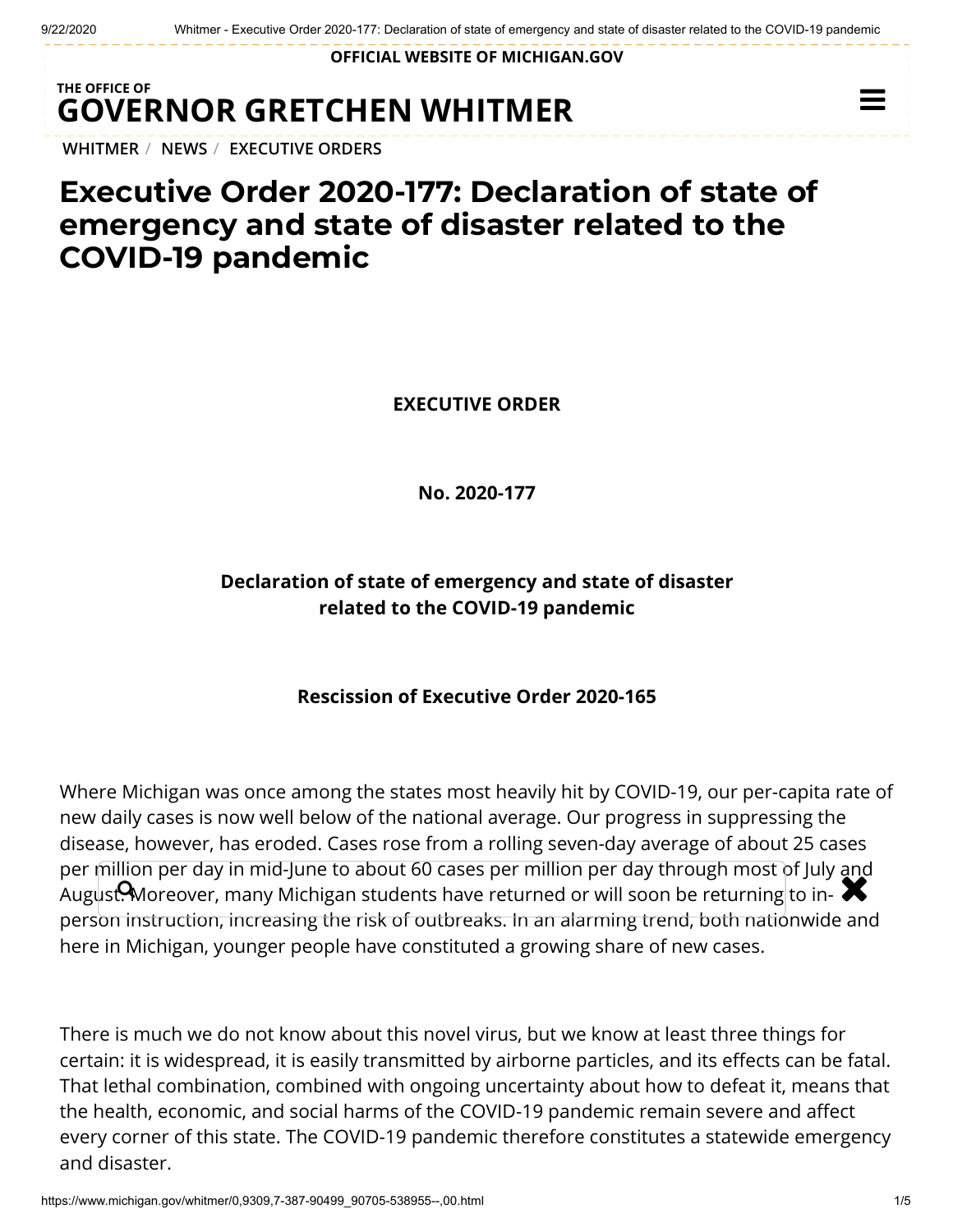On March 10, 2020, I issued Executive Order 2020-4, which declared a state of emergency in Michigan to address the COVID-19 pandemic. This disease, caused by a novel coronavirus not previously identified in humans, can easily spread from person to person and can result in serious illness or death. There is currently no approved vaccine or antiviral treatment.

Once detected, the virus quickly spread across Michigan. As of April 1, 2020, the state had 9,334 confirmed cases of COVID-19 and 337 deaths from the disease, with many thousands more infected but not yet tested. Exactly one month later, this number had ballooned to 42,356 confirmed cases and 3,866 deaths from the disease—a tenfold increase in deaths. The virus's rapid spread threatened to overwhelm the state's health care system: hospitals in multiple counties were reportedly at or near capacity; medical personnel, supplies, and resources necessary to treat COVID-19 patients were in high demand but short supply; dormitories and a convention center were being converted to temporary field hospitals.

On April 1, 2020, in response to the widespread and severe health, economic, and social harms posed by the COVID-19 pandemic, I issued Executive Order 2020-33. This order expanded on Executive Order 2020-4 and declared both a state of emergency and a state of disaster across the state of Michigan. Like Executive Order 2020-4, this declaration was based on multiple independent authorities: section 1 of article 5 of the Michigan Constitution of 1963; the Emergency Management Act, 1976 PA 390, as amended, MCL 30.401 et seq.; and the Emergency Powers of the Governor Act of 1945, 1945 PA 302, as amended, MCL 10.31 et seq. On April 7, 2020, the Michigan legislature adopted a concurrent resolution to extend the states of emergency and disaster declared under the Emergency Management Act until April 30, 2020.

On April 30, 2020, finding that COVID-19 had created emergency and disaster conditions across On April 30, 2020, finding that COVID-19 had created emergency and disaster conditions across<br>the State of Michigan, I issued Executive Order 2020-67 to continue the emergency declaration under the Emergency Powers of the Governor Act, as well as Executive Order 2020-68 to issue new emergency and disaster declarations under the Emergency Management Act.

Those executive orders have been challenged in *Michigan House of Representatives and* Michigan Senate v Whitmer. On August 21, 2020, the Court of Appeals ruled that my declaration of a state of emergency, my extensions of the state of emergency, and my issuance of related executive orders clearly fell within the scope of the governor's authority under the Emergency Powers of the Governor Act.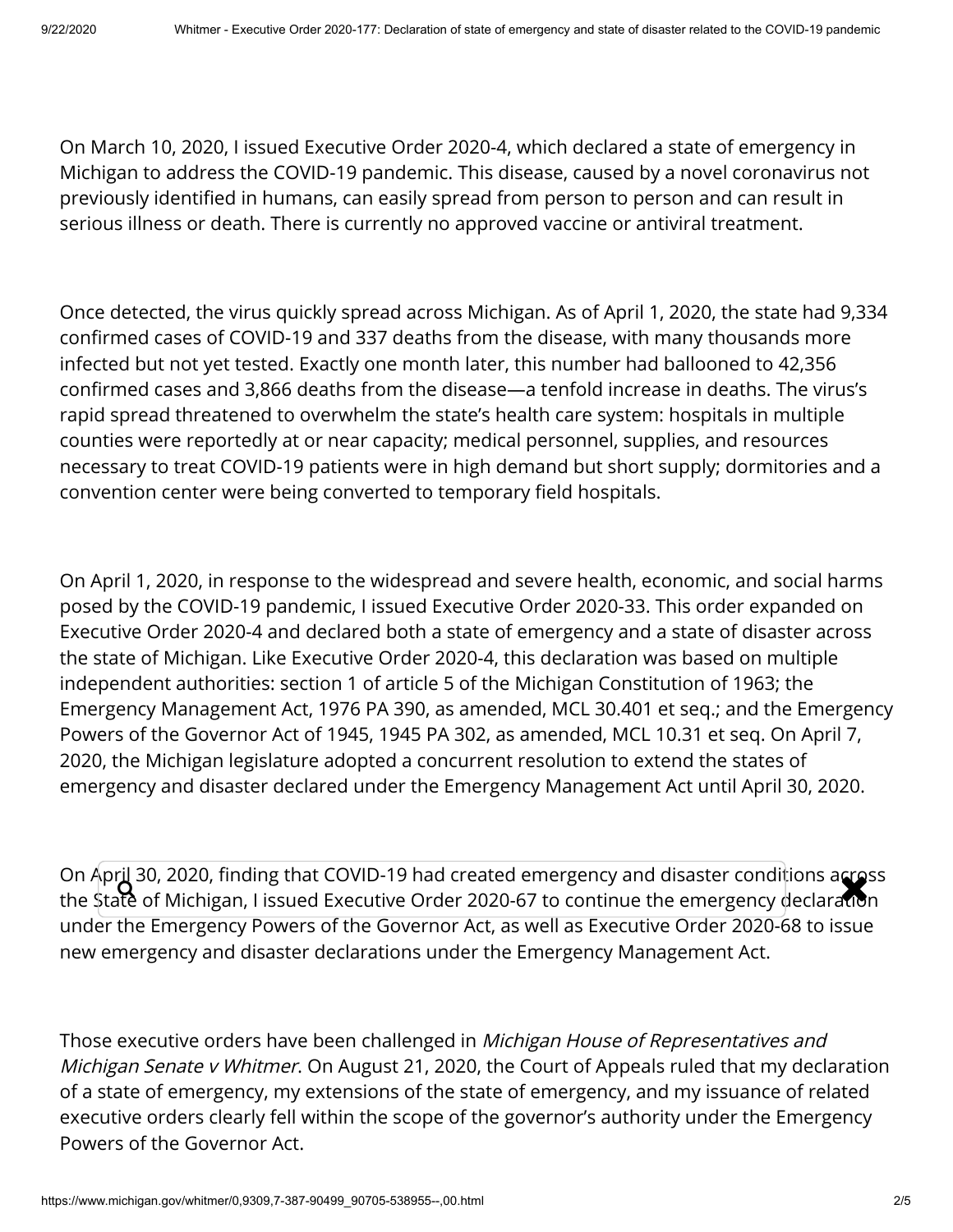Since I first declared an emergency in response to this pandemic, my administration has taken aggressive measures to fight the spread of COVID-19, prevent the rapid depletion of this state's critical health care resources, and avoid needless deaths. The best way to slow the spread of the virus is for people to stay home and keep their distance from others. To that end, and in keeping with the recommendations of public health experts, I issued orders restricting access to places of public accommodation and school buildings, limiting gatherings and travel, and requiring workers who are not necessary to sustain or protect life to remain at home. I also issued orders enhancing the operational capacity and efficiency of health care facilities and operations, allowing health care professionals to practice to the full extent of their training regardless of licensure, and facilitating the delivery of goods, supplies, equipment, and personnel that are needed to combat this pandemic. And I took steps to build the public health infrastructure in this state that is necessary to contain the spread of infection.

These statewide measures were effective. For example, a report released by the Imperial College COVID-19 Response Team showed that my actions signicantly lowered the number of cases and deaths that would have occurred had the state done nothing. And while the virus remains aggressive and persistent—on September 2, Michigan reported a total of 103,710 confirmed cases and 6,509 deaths—the strain on our health care system has relented, even as our testing capacity has increased.

In early June, with the steep reduction in case counts, I moved progressively to relax restrictions on business activities and daily life. On June 1, I announced that most of the state would move to Phase 4 of my Safe Start plan, thereby allowing retailers and restaurants to resume operations. Hair salons and other personal care services followed two weeks later. And on June 10, I moved the Upper Peninsula and the region surrounding Traverse City to Phase 5, allowing for the reopening of movie theaters, gyms, bowling alleys, and other businesses.

 $\overline{\mathbf{Q}}$ <br>Since then, however, our progress in suppressing the pandemic has stalled and begun to erode. Daily case counts in Michigan have exceeded 50 new cases per million statewide through most of July and August. Our statewide positivity rate has not decreased, remaining at about 3%. This reflects a national trend: COVID-19 cases are growing or holding steady in most other states.

Michigan continues to face an acute risk of a second wave, one that not only threatens lives but also our economy and the education of our children. In response, I have slowed the reopening of the economy. Performance venues remain closed across most of the state, and large gatherings remain curtailed. At the same time, consistent with the accumulating evidence that COVID-19 often spreads via aerosolized droplets, I have adopted additional measures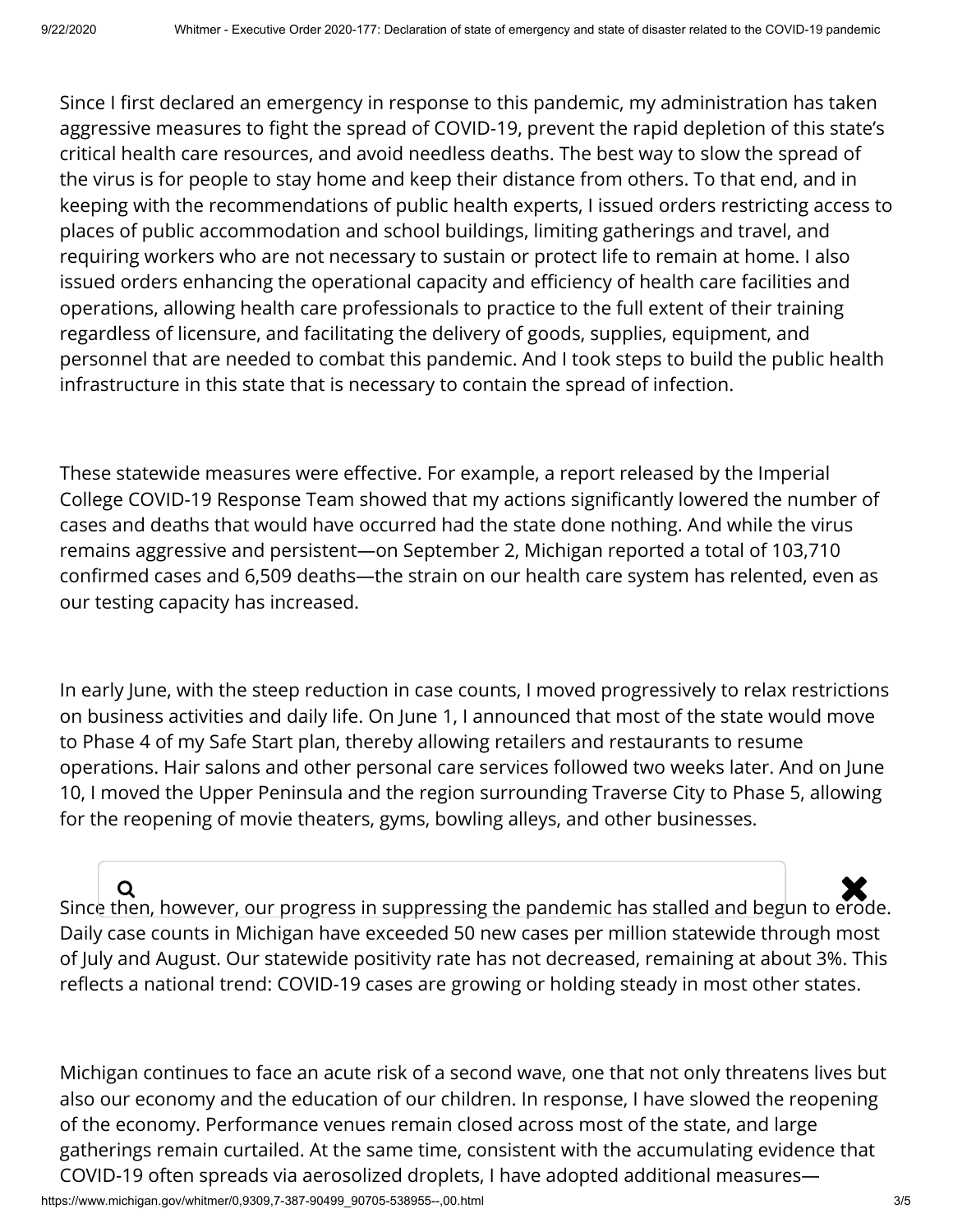9/22/2020 Whitmer - Executive Order 2020-177: Declaration of state of emergency and state of disaster related to the COVID-19 pandemic

including the closure of certain bars, and a requirement that stores refuse entry and service to those without face coverings—to reduce the risk of spread in indoor spaces. Life will not be back to normal for some time to come.

In the meantime, the economic toll continues to mount. Between March 15 and May 30, Michigan received 2.2 million initial unemployment claims—the fifth-highest nationally, amounting to more than a third of the Michigan workforce. During this crisis, Michigan has often processed more unemployment claims in a single day than in the most painful week of the Great Recession, and the state already saw its highest unemployment rate since the Great Depression (22.7% in April). The Michigan Department of Treasury projects that in the coming fiscal year, this pandemic will cost the state \$1 billion in revenue. Even as Michigan experiences unemployment rates not seen in decades, federal unemployment assistance has dwindled from \$600 per week to \$300. Without further action by Congress, even this limited federal assistance run out.

In addition to these challenges, many Michigan students will return to in-person instruction over the next month, increasing the risk of outbreaks. States that have reopened schools have already begun to see new cases—a second-grader in Cherokee County, Georgia, a middle schooler in Greenfield, Indiana, and a high schooler in Corinth, Mississippi, have already tested positive for COVID-19 after attending school in person, triggering quarantines in those districts.

The health, economic, and social harms of the COVID-19 pandemic thus remain widespread and severe, and they continue to constitute a statewide emergency and disaster. Though local health departments have some limited capacity to respond to cases as they arise within their jurisdictions, state emergency operations are necessary to bring this pandemic under control in Michigan and to build and maintain infrastructure to stop the spread of COVID-19, trace infections, and to quickly direct additional resources to hot-spots as they emerge. State assistance to bolster health care capacity and flexibility also has been, and will continue to be, critical **Q** saving lives, protecting public health and safety, and averting catastrophe. Moreover, state disaster and emergency recovery efforts remain necessary not only to support Michiganders in need due to the economic effects of this pandemic, but also to ensure that the prospect of lost income does not impel workers who may be infected to report to work.

Statewide coordination of these efforts is crucial to creating a stable path to recovery. Until that recovery is underway, the economic and fiscal harms from this pandemic have been contained, and the threats posed by COVID-19 to life and the public health, safety, and welfare of this state have been neutralized, statewide disaster and emergency conditions will exist.